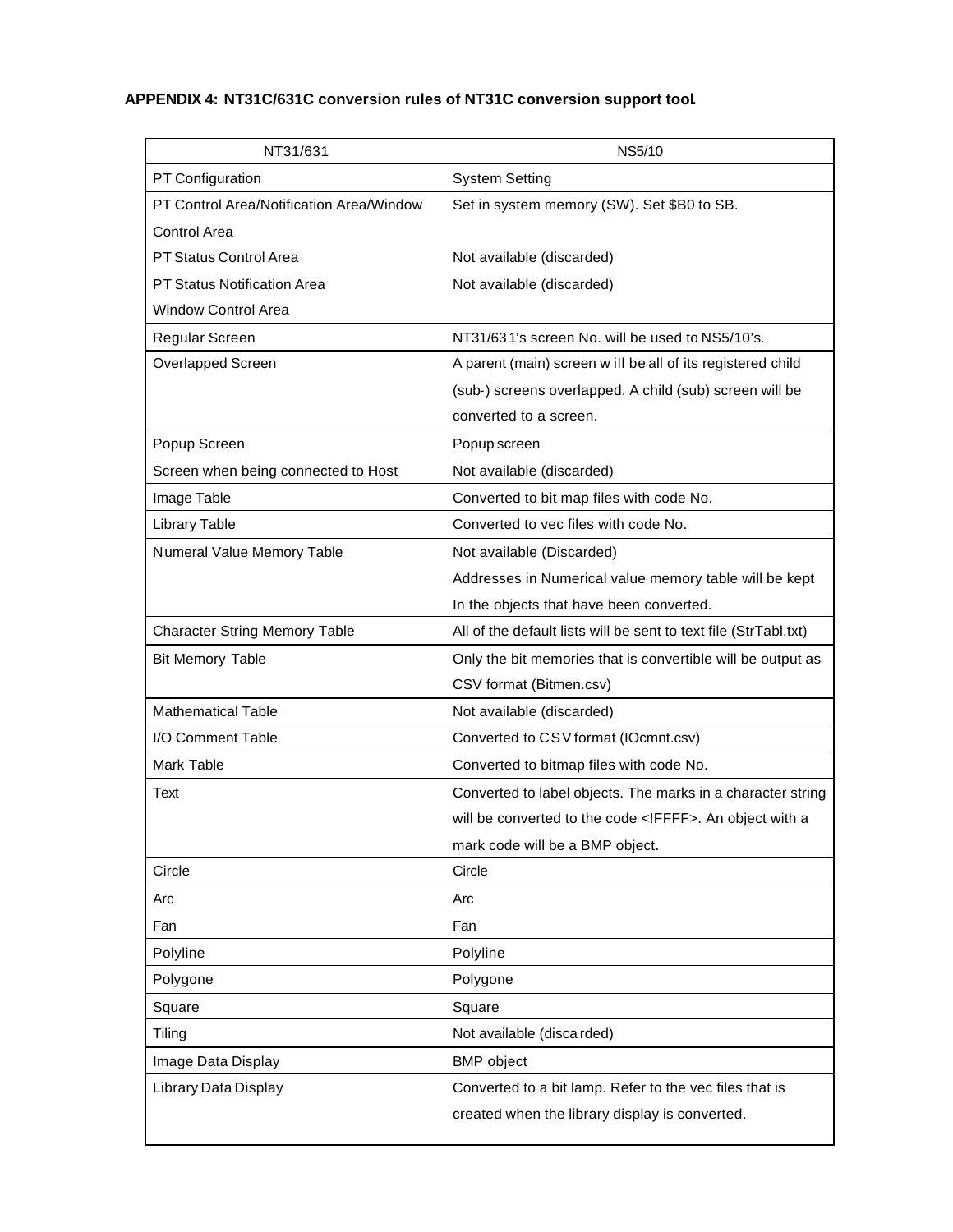|                                | Addresses of every object will be blank.                  |
|--------------------------------|-----------------------------------------------------------|
|                                |                                                           |
|                                |                                                           |
| Mark                           | An object with a mark will be converted to a BMP object.  |
|                                | An object with more than two marks will be converted to a |
|                                | label object with the code FFF as a character string.     |
| Touch Switch (overall)         | The information of a touch switch that is converted to a  |
|                                | command will be converted to "ON/OFF button + another     |
|                                | object" based on guide text attributes and a user         |
|                                | specification. See the Lamp (normal) below which object a |
|                                | touch switch converted to.                                |
| <b>Notification Allocation</b> | ON/OFF button                                             |
| <b>Screen Switch</b>           | Command button (Screen switch)                            |
| Control Code Input             | Command button (Key button, control code input)           |
| Popup Window                   | Command buttons (Screen switch) and Close attributes      |
|                                | will be discarded.                                        |
| <b>Character String Input</b>  | Command button (Key button, label will be a send-specific |
|                                | character string)                                         |
| Copy Setting                   | Constant numbers being copied will be converted to        |
|                                | command button (key button). Others will be discarded.    |
| <b>Cursor Shift</b>            | Not available (discarded)                                 |
| <b>Screen Print</b>            | Not available (discarded)                                 |
| <b>Window Shift</b>            | Command button (local popup screen shift)                 |
| Lamp (normal)                  | A lamp will be converted to one of the following ON/OFF   |
|                                | buttons based on the guide text attribution and the user  |
|                                | specification.                                            |
|                                | ON/OFF button                                             |
|                                | ON/OFF button + label                                     |
|                                | ON/OFF button + numeral val. display                      |
|                                | ON/OFF button + character string display                  |
|                                | ON/OFF button + label (indirect)                          |
| Image Lamp                     | Converted to two bit lamps where the ON/OFF buttons are   |
|                                | displayed.                                                |
|                                | Converted with the "Select Shape" not being selected.     |
| Library Lamp                   | Converted to two bit lamps where the ON/OFF buttons are   |
|                                | displayed.                                                |
|                                | vec files that converted from a librar y table will be    |
|                                | specified to the "Select Shape".                          |
| Numeral Input                  | Numeral Display & Input                                   |